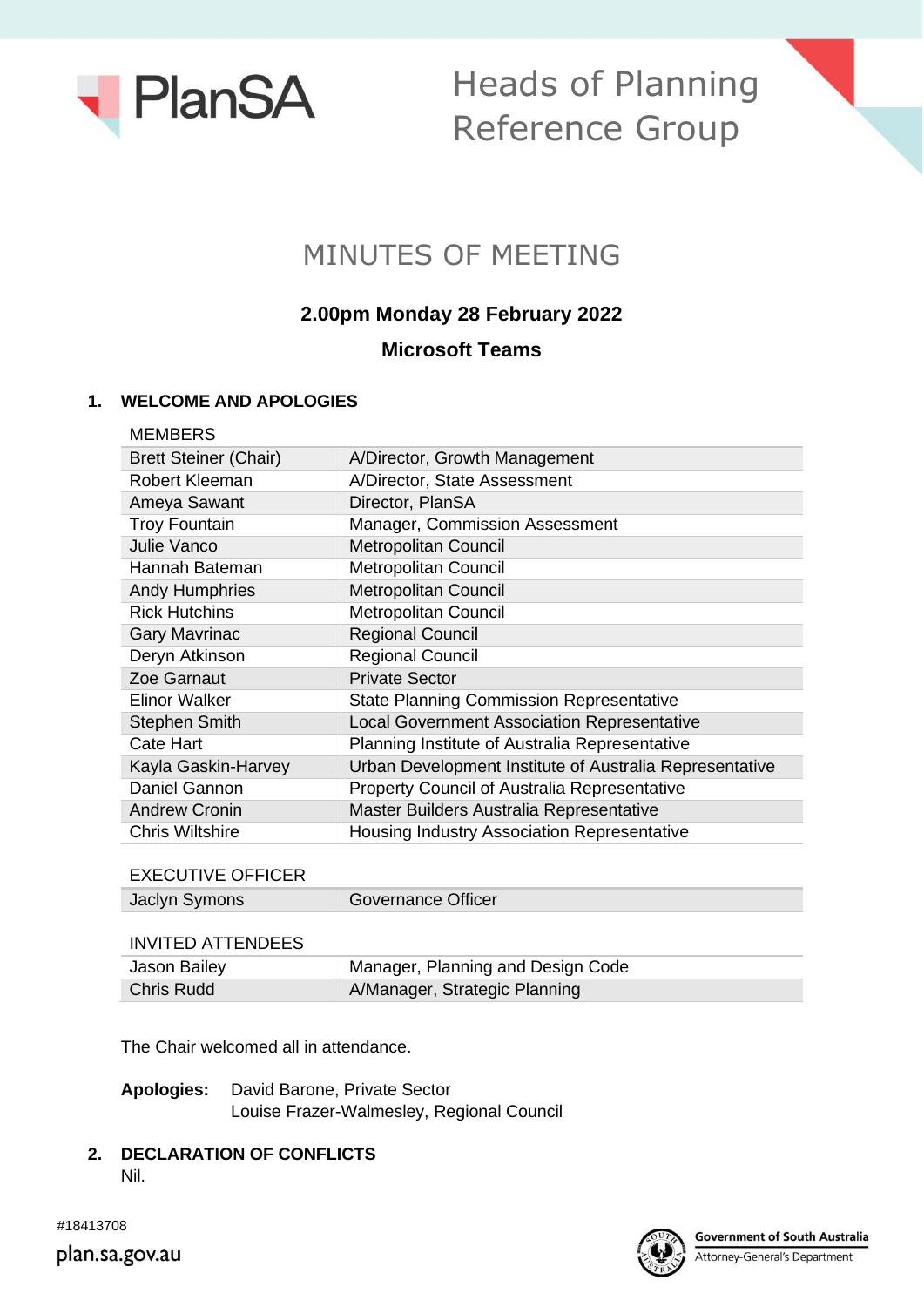#### **3. OTHER BUSINESS**

#### **3.1 Terms of Reference**

The Chair provided a brief overview of the governance structure and where the Heads of Planning Reference Group fits within the structure.

Following this, Elinor Walker addressed the group and spoke of the State Planning Commission Priorities and Strategies for 2021-22.

The Chair asked for any questions. The questions raised by members included:

- resourcing of AGD-PLUS staff to complete the work proposed;
- encouragement and promotion of joint planning boards; and
- definition of regions and sub-regions.

The Chair spoke of the objectives of the group and subsequently invited members to provide their feedback on the Terms of Reference. The key issues raised by members included:

- reference to 'system improvements' and whether this is focused on PlanSA/DAP or legislative frameworks;
- frequency of meetings;
- interpretation of 'planning policy';
- inviting other government agencies to attend meetings; and
- terms of office and the need for agreement by all members.

After discussion, the Chair advised that he will amend the Terms of Reference to provide further clarity and address the issues raised and have the amended Terms of Reference circulated after the meeting.

#### **3.2 Meeting dates and procedures**

The Chair spoke of the meeting procedures moving forward, including the idea that the Heads of Planning Reference Group be a 'two-way' group and that members, as heads of their respective groups, be involved in bringing forward agenda items for discussion.

The procedures moving forward were discussed, including that the meetings be held quarterly and that they will coincide with the Heads of Building Reference Group (following an interim meeting to be held on Tuesday 5 April 2022).

Jaclyn Symons gave a brief overview of the timeframe for calling for papers before meetings.

The Heads of Planning Reference Group noted the supporting report.

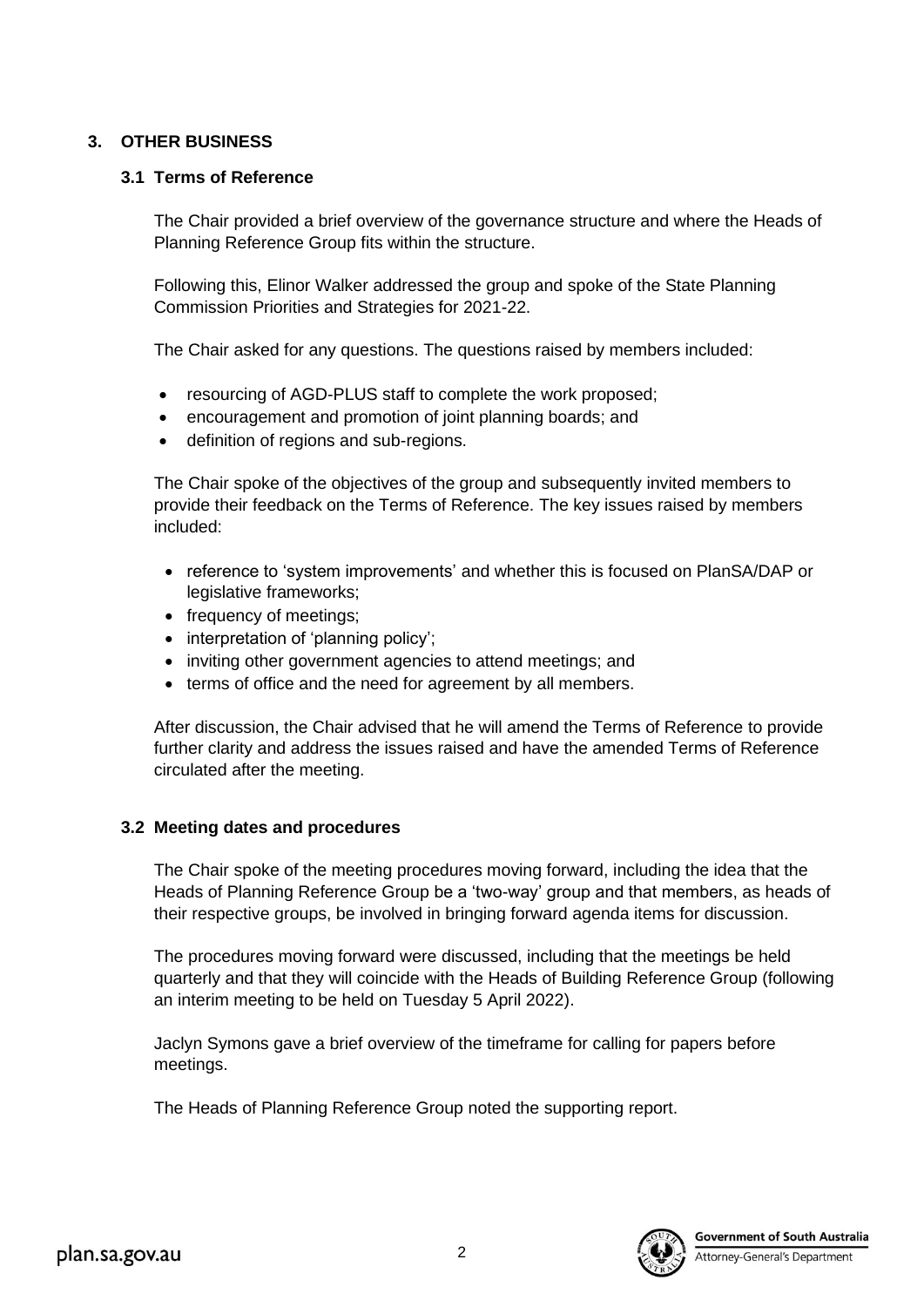#### **3.3 Roadmap regarding PlanSA**

Ameya Sawant provided an update on the PlanSA roadmap delivery and the life cycle of enhancements, including in-progress system enhancements and planned system enhancements, as well as a snapshot of the current projects his team is focused on from a PlanSA perspective to deliver in the coming month/s.

Ameya highlighted that the roadmaps are available on the PlanSA portal and are published on a quarterly basis. Ameya asked for any questions from members. This included:

- the building workshop and when it was held;
- timeframes for improving the PlanSA portal and the role of the group in providing input;
- further information on fast-tracking enhancements;
- building consent stages; and
- accurate reporting.

The Heads of Planning Reference Group noted the verbal update.

#### **3.4 Roadmap regarding Commission and Code Amendments**

Jason Bailey addressed the group and provided a recap on the eight entities that can drive a code amendment, as well as an update on the five current code amendments and what stage they are at in the process.

The objectives of the four current code amendments before the State Planning Commission were discussed:

- 1. Flooding Hazards Mapping Update
	- Update of flooding data made available by 15 councils.
- 2. Miscellaneous Technical Enhancement
	- Looking to tidy up the inaugural code, specifically technical changes and improving pathways and policies identified as relevant to development.
- 3. Future Living
	- Allowing some housing diversity within established areas in Adelaide, responding to demographic trends.
	- Supported by City of Unley and inner metropolitan councils.
- 4. State-wide Bushfire Hazards Overlay
	- Review mapping for six hazard overlays that currently exist.
	- Importantly, the mapping to be proposed is informed by new modelling on risk, using powers available each day.
	- Funded by State and Federal Government under National Resistance Grant Funding.

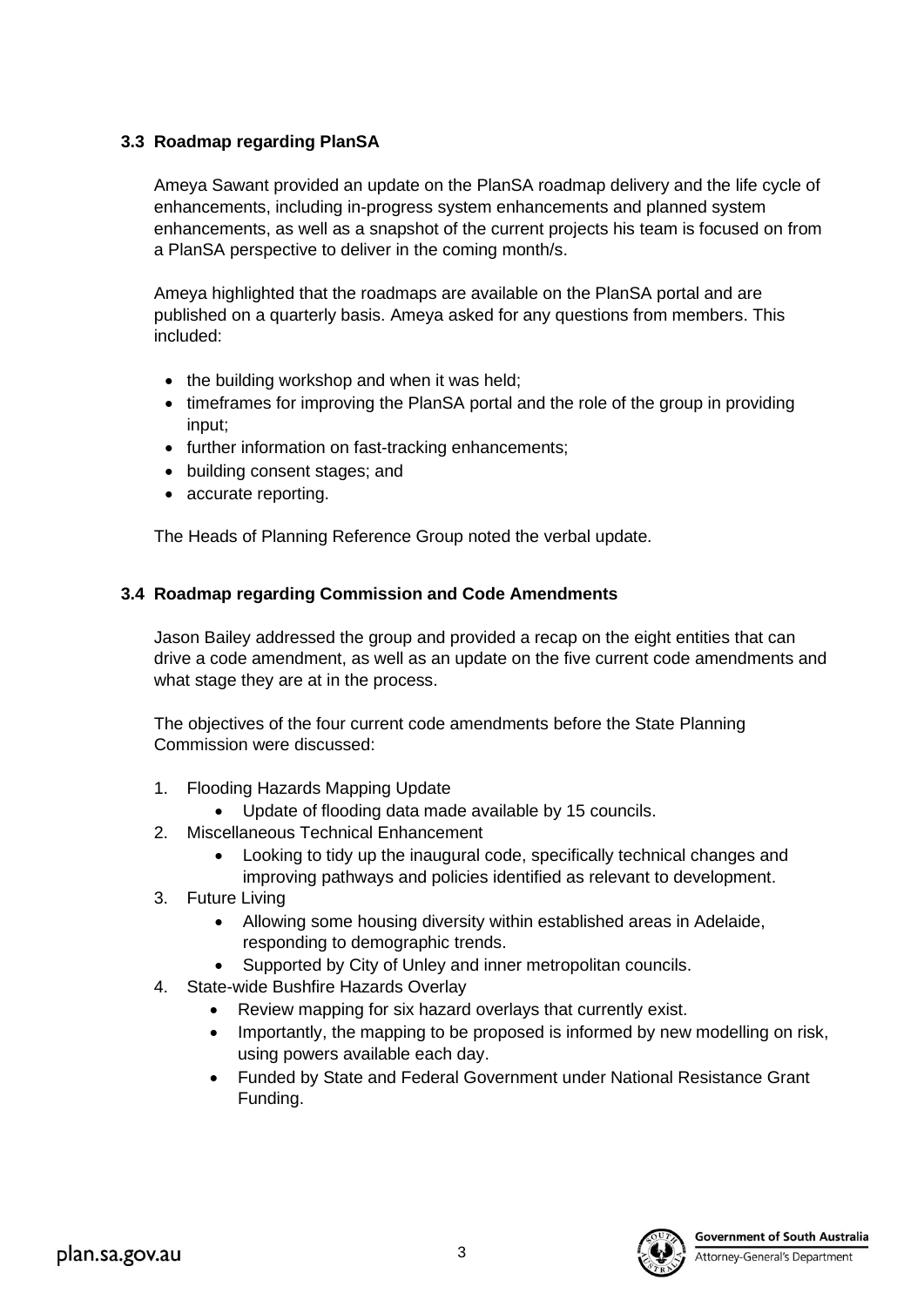Jason also spoke of other strategic priorities, namely:

- Open Space and Trees Review
	- o Reviewing:
		- the types of trees exempt from regulated tree controls and quantify an appropriate off-set contribution for the removal of regulated and significant trees;
		- the operation of the new Urban Tree Canopy Offset Scheme (following 12 months of operation);
		- operation of the Commission's 'infill tree policy' with the Planning and Design Code; and
		- the tree canopy target considering data and methodologies available and further investigating how the planning and development system can further urban greening outcomes.
- **Design Standards** 
	- o Deal with vehicle crossovers in the public realm.
	- o AGD-PLUS working on and providing State Planning Commission with viable design standards through the calendar year.
- Spatial Information Standards
	- o Enabling updates to spatial layers and reference layers.
- Practice Guidelines and Directions
	- o Bushfire Practice Guideline
	- $\circ$  Mount Lofty Ranges Neutral/Beneficial Impact on Water Quality Practice Guideline
	- o Review of PD 14 and updates to PD 2
- Advisory guidelines
	- o Trees and Stormwater management
- **Regulations** 
	- o Information and tangible regulation piece to accompany development in bushfire prone areas.
- Heritage Reform Advisory Panel
	- $\circ$  To focus on the findings in the coming months.
- Outline consents

The Chair invited members to ask any questions. This included:

- input the group has in making comment with code amendments and whether the group fits into a specific category in the timeline of a code amendment;
- climate change (in terms of tree review);
- timeline for the work; and
- expected release dates on some of the information (PD 14).

The Heads of Planning Reference Group noted the verbal update.

#### **3.5 Regional Planning Program**

The Chair provided a brief background on the Planning Regions for South Australia and where regional plans fit into the planning framework. The Chair spoke of the timeline for